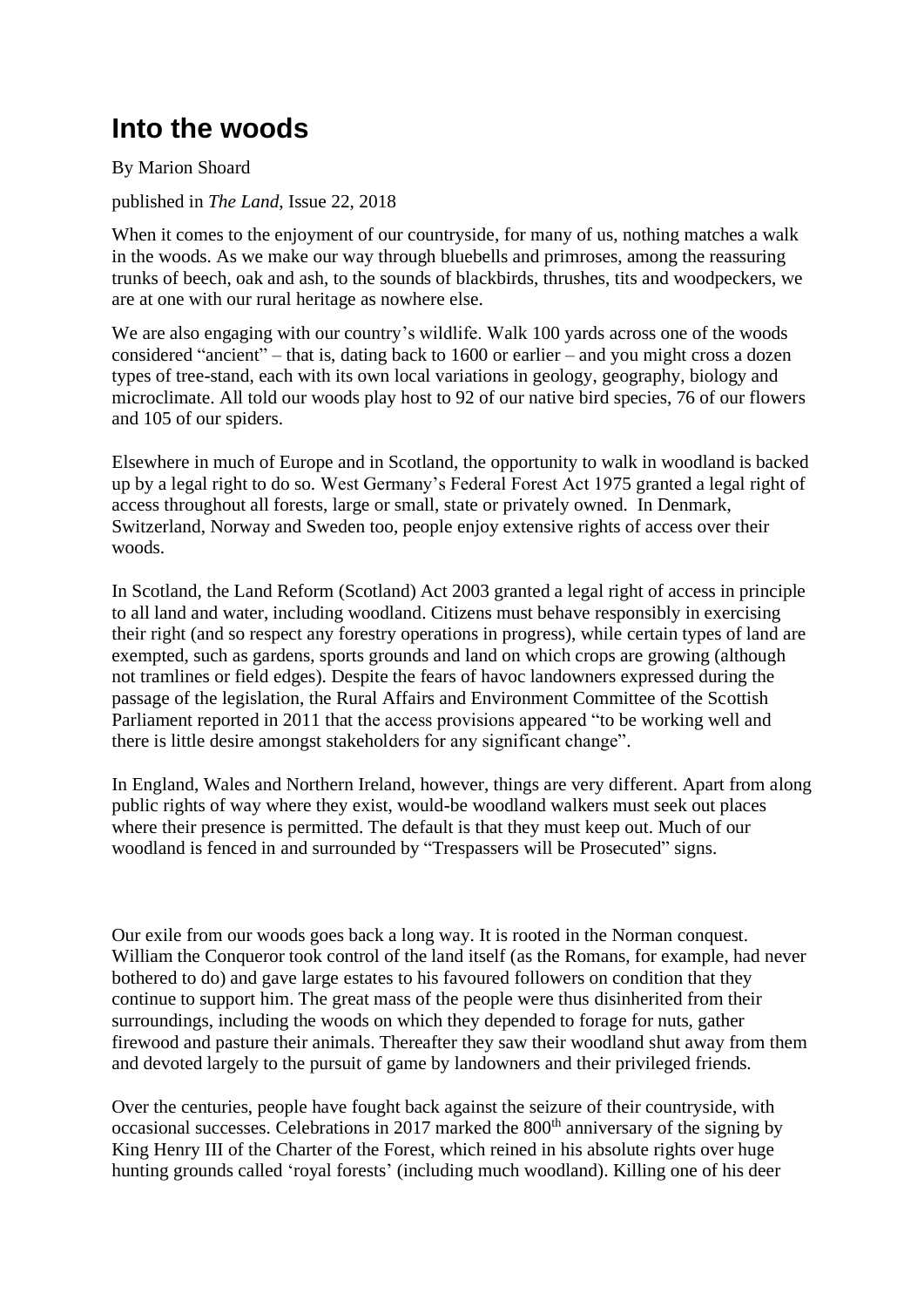ceased to incur the death penalty and other concessions included entitling certain citizens to farm and graze livestock.

Enclosure from Tudor times onwards sometimes established what were called 'common rights' for non-owners to collect the likes of turf or firewood. More commonly however it served only to cement landowners' exclusive control of woodland. A notice pinned up in woods in Hampshire announced: "All persons found trespassing in any of the Woods, Plantations, Coppice or Grounds, belonging to the Right Honourable Lord Bolton, whether for NUTTING, or any other purpose, will be prosecuted with the utmost Rigour of the Law."<sup>1</sup>

The fact that we are able to walk freely in a considerable amount of woodland today is the result of a historical accident. The First World War saw a great deal of timber used for the likes of pit props. Forestry thus came to be seen as of strategic importance. The government decided that it needed a large stockpile of growing timber.

Private landowners were happy to unload vast tracts of then unprofitable sheep moor or derelict woodland, and by 1981, the Forestry Commission controlled 5% of the total land of Britain. By the 1960s, however, the strategic importance of forestry had declined. To preserve its position, the Commission decided to make recreation a new justification for state forestry.

The Forestry Commission has granted the public a legal right to wander freely in all the woods to which it holds freehold rights, in perpetuity. This access on foot (and access along tracks for cyclists and riders) has demonstrated that access does not harm wildlife or forestry. Commercial timber production is more intensive in Commission woods than private ones, while 99 per cent of the sites of scientific interest on Forestry Commission land were judged to be in good or recovering condition in 2016.

However, the Commission owns only 16 per cent of the woodland in England, and much of this is far from centres of population. The Woodland Trust, National Trust, wildlife trusts and local authorities allow extensive public access. Some private owners welcome walkers. Nonetheless, more than 60 per cent of the total woodland area of England is not accessible to walkers, according to calculations in 2010.<sup>2</sup>

Tony Blair's government did take steps to open the countryside of England and Wales to walkers. Its Countryside and Rights of Way Act 2000 made certain types of landscape freely accessible to all. These were mountain, moorland, heath, down, common land, and a margin around the coast. But not woodland, unlike the Scottish government's provisions, which cover all types of rural land.

The land covered by the CROW Act takes in around 10 per cent of the land surface of England and Wales, most of it in the north and west and away from population centres. Less than 1.5 per cent of west Berkshire, for example, is covered, and many of its glorious woodlands remain out of bounds to the large population of London and the Thames valley.

A review in 2012 laid out the range of ways in which people experience woods. The researchers concluded that the most important benefits were: the ability to relax and refresh one's spirits; to exercise and keep fit; and to take pleasure and have fun. The opportunity to use the natural products of the forest (such as fungi, berries and fallen timber for building dens) enhanced enjoyment, as did awareness that woodland brings wider benefits to society